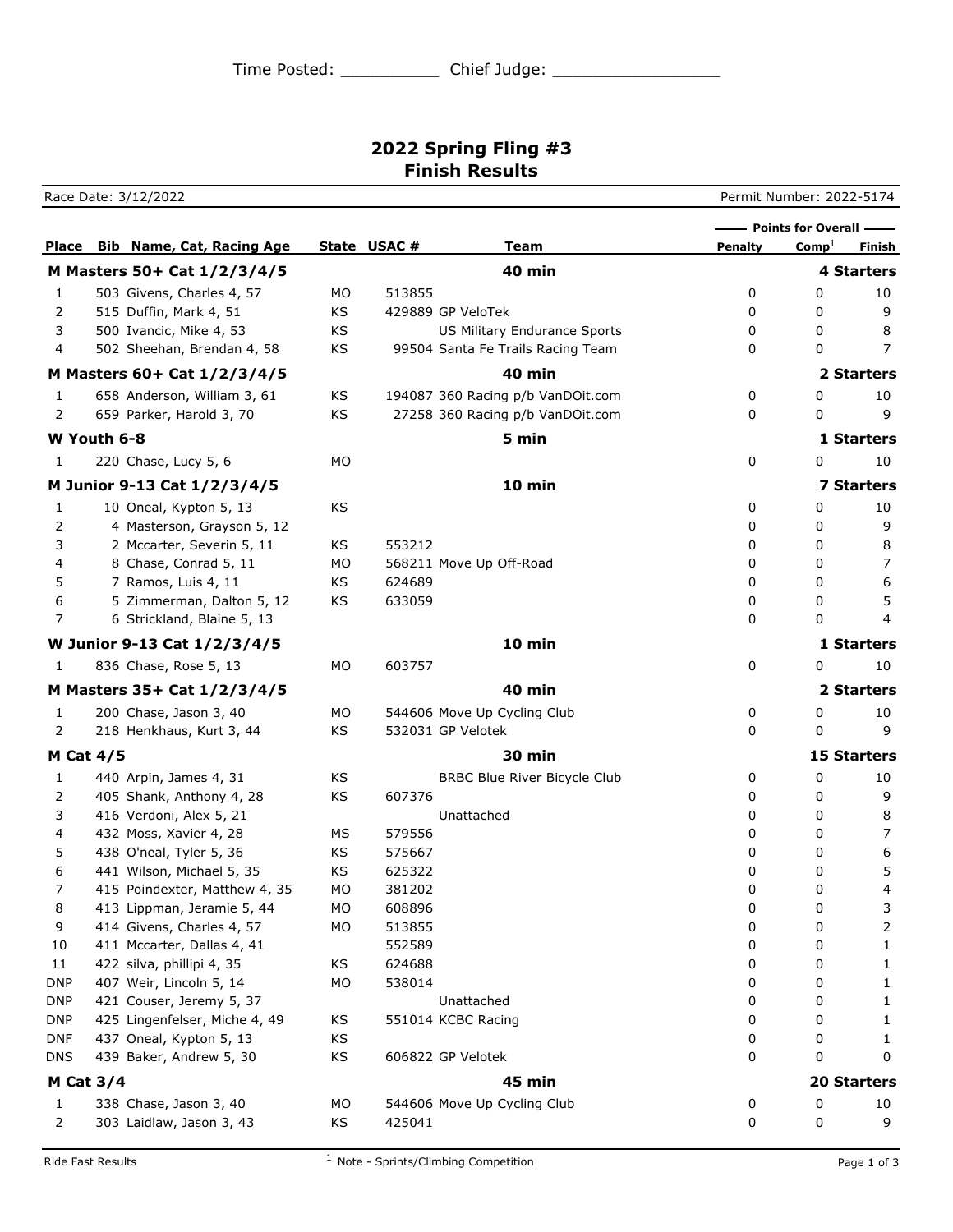## **2022 Spring Fling #3 Finish Results**

Race Date: 3/12/2022 **Permit Number: 2022-5174** 

|                              |                              |                               |    |             |                                     |                | - Points for Overall - |                    |
|------------------------------|------------------------------|-------------------------------|----|-------------|-------------------------------------|----------------|------------------------|--------------------|
| <b>Place</b>                 |                              | Bib Name, Cat, Racing Age     |    | State USAC# | <b>Team</b>                         | <b>Penalty</b> | $Comp^{\perp}$         | Finish             |
| <b>M Cat 3/4</b>             |                              |                               |    |             | <b>45 min</b>                       |                |                        | <b>20 Starters</b> |
| 3                            |                              | 304 Nugent, Christopher 4, 33 |    | 607905      |                                     | 0              | 0                      | 8                  |
| 4                            |                              | 341 Kuzminski, Scott 3, 39    | ΝE | 144427      |                                     | 0              | 0                      | 7                  |
| 5                            |                              | 348 Henkhaus, Kurt 3, 44      | KS |             | 532031 GP Velotek                   | 0              | 0                      | 6                  |
| 6                            |                              | 301 Davidson, Daniel 3, 25    | МO | 600492      |                                     | 0              | 0                      | 5                  |
| 7                            |                              | 307 White, Rob 3, 38          | KS |             | 534884 Grip N Rip                   | 0              | 0                      | 4                  |
| 8                            |                              | 309 Waggoner, Trevor 3, 41    | KS |             | 383182 GP VeloTek                   | 0              | 0                      | 3                  |
| <b>DNP</b>                   |                              | 314 Poindexter, Matthew 4, 35 | MO | 381202      |                                     | 0              | 0                      | 1                  |
| <b>DNP</b>                   |                              | 336 Moss, Xavier 4, 28        | МS | 579556      |                                     | 0              | 0                      | 1                  |
| <b>DNP</b>                   |                              | 337 Navarro, Alfredo 5, 46    |    |             | Unattached                          | 0              | 0                      | 1                  |
| <b>DNP</b>                   |                              | 340 Johnson, Scott 3, 35      | KS |             | 455980 Move Up Cycling Club         | 0              | 0                      | 1                  |
| <b>DNP</b>                   |                              | 342 Verdoni, Alex 5, 21       |    |             | Unattached                          | 0              | 0                      | 1                  |
| <b>DNP</b>                   |                              | 343 silva, phillipi 4, 35     | KS | 624688      |                                     | 0              | 0                      | 1                  |
| <b>DNP</b>                   |                              | 344 Fuentes, Yoan 5, 37       | KS |             |                                     | 0              | 0                      | 1                  |
| <b>DNP</b>                   |                              | 345 Diaz, Hernan 5, 62        | KS |             | Blue River Bicycle Club             | 0              | 0                      | 1                  |
| <b>DNP</b>                   |                              | 347 Kim, Edward 3, 31         | MO |             | 353032 CycleX Racing                | 0              | 0                      | 1                  |
| <b>DNP</b>                   |                              | 349 Oviedo, Giovanni 4, 47    | KS |             | <b>BRBC</b>                         | 0              | 0                      | 1                  |
| <b>DNF</b>                   |                              | 306 Shank, Anthony 4, 28      | KS | 607376      |                                     | 0              | 0                      | 1                  |
| <b>DNF</b>                   |                              | 339 Arpin, James 4, 31        | KS |             | <b>BRBC Blue River Bicycle Club</b> | 0              | 0                      | 1                  |
| <b>DNS</b>                   |                              | 324 Steinert, Brandon 3, 36   | KS |             | 480717 GP VeloTek                   | 0              | 0                      | 0                  |
| <b>DNS</b>                   |                              | 346 Castro, James 5, 52       |    | 620145      |                                     | 0              | 0                      | 0                  |
|                              |                              | W Cat 4/Novice Cat 5          |    |             | 20 min                              |                |                        | 4 Starters         |
| 1                            |                              | 804 Lingenfelser, Miche 4, 49 | KS |             | 551014 KCBC Racing                  | 0              | 0                      | 10                 |
| 2                            |                              | 800 Bontrager, Rachael 4, 29  | KS |             | 571438 Rocket City Velosport        | 0              | 0                      | 9                  |
| 3                            |                              | 803 Zimmerman, Angela 5, 46   |    |             | Unattached                          | 0              | 0                      | 8                  |
| 4                            |                              | 801 Dye, Janet 5, 68          |    |             | Unattached                          | 0              | 0                      | 7                  |
| <b>M Novice Cat 5</b>        |                              |                               |    |             | 20 min                              |                |                        | <b>8 Starters</b>  |
| 1                            |                              | 560 Lippman, Jeramie 5, 44    | МO | 608896      |                                     | 0              | 0                      | 10                 |
| 2                            |                              | 569 O'neal, Tyler 5, 36       | KS | 575667      |                                     | 0              | 0                      | 9                  |
| 3                            |                              | 565 Mccarter, Severin 5, 11   | KS | 553212      |                                     | 0              | 0                      | 8                  |
| 4                            |                              | 562 Couser, Jeremy 5, 37      |    |             | Unattached                          | 0              | 0                      | 7                  |
| 5                            |                              | 566 Chase, Conrad 5, 11       | МO |             | 568211 Move Up Off-Road             | 0              | 0                      | 6                  |
| 6                            |                              | 567 Strickland, Wes 5, 41     |    |             |                                     | 0              | 0                      | 5                  |
| 7                            |                              | 563 Zimmerman, Jordan 5, 46   | KS | 633061      |                                     | 0              | 0                      | $\overline{4}$     |
| <b>DNF</b>                   |                              | 571 Wilson, Michael 5, 35     | KS | 625322      |                                     | 0              | 0                      | 1                  |
| <b>DNS</b>                   |                              | 570 Baker, Andrew 5, 30       | KS |             | 606822 GP Velotek                   | 0              | 0                      | 0                  |
| M Junior 13-18 Cat 1/2/3/4/5 |                              |                               |    |             | 20 min                              |                |                        | 3 Starters         |
| 1                            |                              | 261 Weir, Lincoln 5, 14       | MO | 538014      |                                     | 0              | 0                      | 10                 |
| 2                            |                              | 262 Oneal, Kypton 5, 13       | KS |             |                                     | 0              | 0                      | 9                  |
| 3                            |                              | 260 Hendricks, Coren 3, 18    | MO |             | 593438 Quantum Racing Development   | 0              | 0                      | 8                  |
|                              | W Junior 13-18 Cat 1/2/3/4/5 |                               |    |             | 20 min                              |                |                        | 2 Starters         |
| 1                            |                              | 299 Neil, Hadley 5, 14        | MO | 632140      |                                     | 0              | 0                      | 10                 |
| 2                            |                              | 298 Chase, Rose 5, 13         | MO | 603757      |                                     | 0              | 0                      | 9                  |
| M Cat 1/2/3                  |                              |                               |    |             | <b>55 min</b>                       |                |                        | 20 Starters        |
|                              |                              |                               |    |             |                                     |                |                        |                    |
| 1                            |                              | 133 Black, Asa 1, 19          | KS |             | 438977 Move Up Cycling Club         | 0              | 0                      | 10                 |
| 2                            |                              | 101 Allison, Michael 1, 30    | KS |             | Move Up Elite Road                  | 0              | 0                      | 9                  |